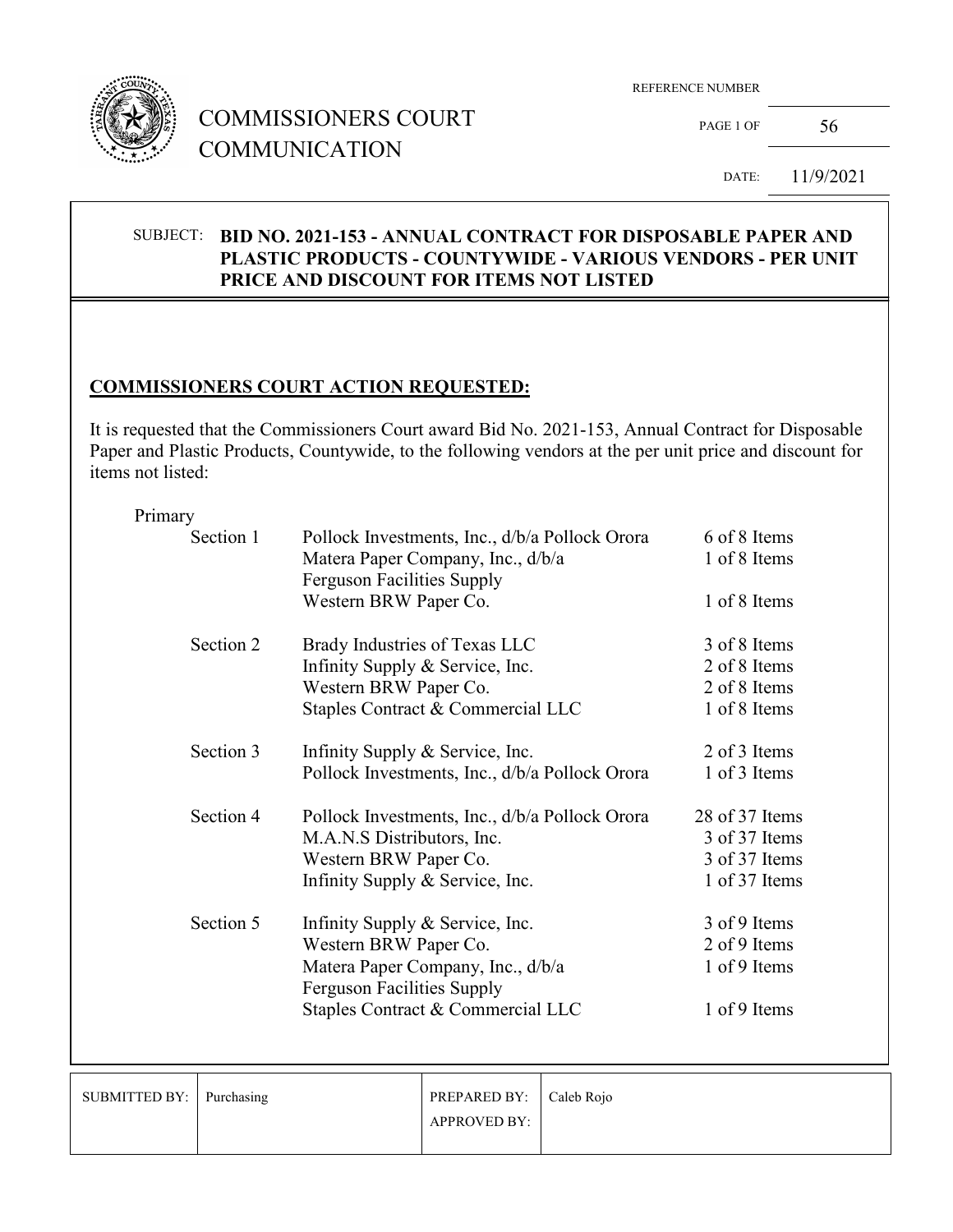

|           | REFERENCE NUMBER: | 11/09/2021<br>DATE:                                                    | PAGE 2 OF     | 56 |
|-----------|-------------------|------------------------------------------------------------------------|---------------|----|
| Secondary |                   |                                                                        |               |    |
|           | Section 1         | <b>Empire Paper Company</b>                                            | 4 of 8 Items  |    |
|           |                   | Western BRW Paper Co.                                                  | 2 of 8 Items  |    |
|           |                   | Infinity Supply & Service, Inc.                                        | 1 of 8 Items  |    |
|           |                   | Pollock Investments, Inc., d/b/a Pollock Orora                         | 1 of 8 Items  |    |
|           | Section 2         | Western BRW Paper Co.                                                  | 3 of 8 Items  |    |
|           |                   | M.A.N.S Distributors, Inc.                                             | 2 of 8 Items  |    |
|           |                   | Infinity Supply & Service, Inc.                                        | 1 of 8 Items  |    |
|           |                   | Matera Paper Company, Inc., d/b/a<br><b>Ferguson Facilities Supply</b> | 1 of 8 Items  |    |
|           |                   | Pollock Investments, Inc., d/b/a Pollock Orora                         | 1 of 8 Items  |    |
|           | Section 3         | Infinity Supply & Service, Inc.                                        | 1 of 3 Items  |    |
|           |                   | M.A.N.S Distributors, Inc.                                             | 1 of 3 Items  |    |
|           |                   | Pollock Investments, Inc., d/b/a Pollock Orora                         | 1 of 3 Items  |    |
|           | Section 4         | <b>Empire Paper Company</b>                                            | 7 of 37 Items |    |
|           |                   | Western BRW Paper Co.                                                  | 7 of 37 Items |    |
|           |                   | Infinity Supply & Service, Inc.                                        | 6 of 37 Items |    |
|           |                   | M.A.N.S Distributors, Inc.                                             | 5 of 37 Items |    |
|           |                   | Diamond Light LLC, d/b/a Circle Terra                                  | 4 of 37 Items |    |
|           |                   | Brady Industries of Texas LLC                                          | 1 of 37 Items |    |
|           |                   | Matera Paper Company, Inc., d/b/a<br><b>Ferguson Facilities Supply</b> | 1 of 37 Items |    |
|           |                   | Pollock Investments, Inc., d/b/a Pollock Orora                         | 1 of 37 Items |    |
|           | Section 5         | Matera Paper Company, Inc., d/b/a<br><b>Ferguson Facilities Supply</b> | 3 of 9 Items  |    |
|           |                   | Infinity Supply & Service, Inc.                                        | 1 of 9 Items  |    |
| Alternate |                   |                                                                        |               |    |
|           | Section 1         | Staples Contract & Commercial LLC                                      | 3 of 8 Items  |    |
|           |                   | <b>Empire Paper Company</b>                                            | 2 of 8 Items  |    |
|           |                   | Brady Industries of Texas LLC                                          | 1 of 8 Items  |    |
|           |                   | M.A.N.S Distributors, Inc.                                             | 1 of 8 Items  |    |
|           |                   | Western BRW Paper Co.                                                  | 1 of 8 Items  |    |
|           | Section 2         | Pollock Investments, Inc., d/b/a Pollock Orora                         | 3 of 8 Items  |    |
|           |                   | <b>Empire Paper Company</b>                                            | 2 of 8 Items  |    |
|           |                   | Infinity Supply & Service, Inc.                                        | 2 of 8 Items  |    |
|           |                   | Brady Industries of Texas LLC                                          | 1 of 8 Items  |    |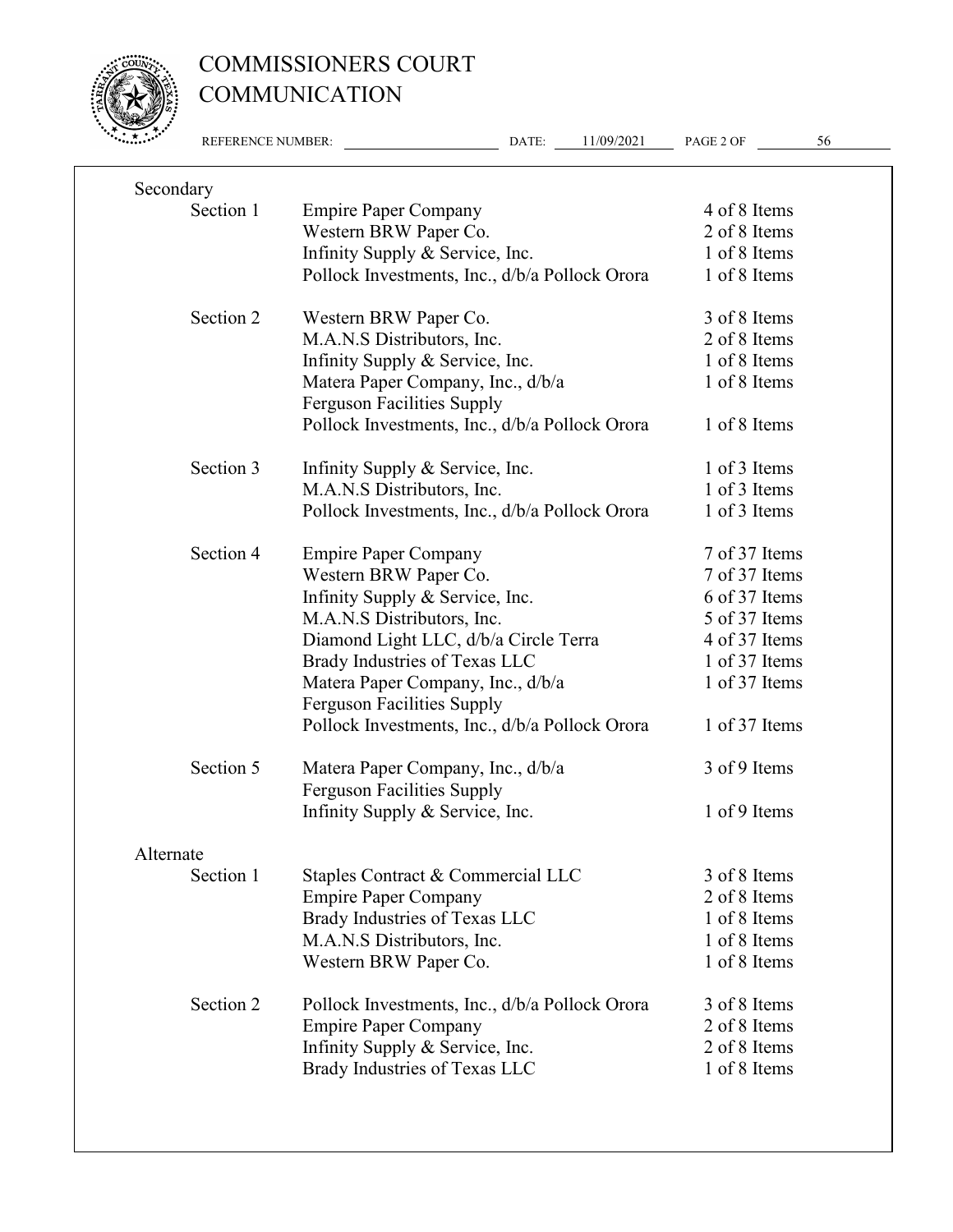

| $\mathcal{F} = \mathcal{F} \times \mathcal{F}$ | <b>REFERENCE NUMBER:</b> |                                                                         | DATE: | 11/09/2021 | PAGE 3 OF                    | 56 |
|------------------------------------------------|--------------------------|-------------------------------------------------------------------------|-------|------------|------------------------------|----|
|                                                | Section 3                | <b>Empire Paper Company</b>                                             |       |            | 1 of 3 Items                 |    |
|                                                |                          | Pollock Investments, Inc., d/b/a Pollock Orora<br>Western BRW Paper Co. |       |            | 1 of 3 Items<br>1 of 3 Items |    |
|                                                |                          |                                                                         |       |            |                              |    |
|                                                | Section 4                | M.A.N.S Distributors, Inc.                                              |       |            | 7 of 37 Items                |    |
|                                                |                          | Western BRW Paper Co.                                                   |       |            | 6 of 37 Items                |    |
|                                                |                          | <b>Empire Paper Company</b>                                             |       |            | 4 of 37 Items                |    |
|                                                |                          | Infinity Supply & Service, Inc.                                         |       |            | 3 of 37 Items                |    |
|                                                |                          | Pollock Investments, Inc., d/b/a Pollock Orora                          |       |            | 3 of 37 Items                |    |
|                                                |                          | Brady Industries of Texas LLC                                           |       |            | 1 of 37 Items                |    |
|                                                | Section 5                | Western BRW Paper Co.                                                   |       |            | 4 of 9 Items                 |    |

#### **BACKGROUND:**

Notice of the County's intent to bid was advertised in local newspapers, as required by State statute, posted on the Internet, the Arlington Black Chamber of Commerce, the Fort Worth Hispanic Chamber of Commerce, the Fort Worth Metropolitan Black Chamber of Commerce, and the Tarrant County Asian American Chamber of Commerce. Four hundred twenty-six (426) vendors were contacted and requested to participate in this bid process. All documents pertaining to this bid were posted on the Tarrant County website and were downloaded by interested bidders. A pre-bid conference held on August 27, 2021 was attended by ten (10) vendors as well as representatives from Purchasing. Fifteen (15) bids and two (2) no-bids were received.

Bids were evaluated by Purchasing representatives. Award recommendations are to the low bids meeting specifications.

Bids received from Carter-Health Disposables, LLC, Dispose N' Save, Emami Enterprises Inc., The Home Depot Pro, and Unipak Corp. were deemed non-responsive because vendors did not submit the required signed Addendum. The bid received from Pyramid School Products was deemed nonresponsive due to minimum order requirements being too restrictive. Additionally, several vendors did not meet specifications for individual line items and several items bid did not meet bid specifications. There is a separate spreadsheet that outlines the reason for each.

There are no awards for Section 4, items 2 and 3 because only no-bids were received for these items. There are no awards for Section 5, items 8 and 9 because specifications need to be revised.

There are no secondary or alternate awards for Section 4, items 1 and 29 and Section 5, item 7 because only one (1) bid was received for these items; and Section 5, items 3 and 4 because only one (1) bid meeting specifications was received for these items. There are no secondary or alternate awards for Section 4, item 14 because only one (1) bid meeting specifications was received for these items. There are no alternate awards for Section 4, items 8, 13, 22, 25, 27, 28, 35, and 36 because only two (2) bids were received for these items.

The term of the contract is twelve (12) months, effective November 24, 2021.